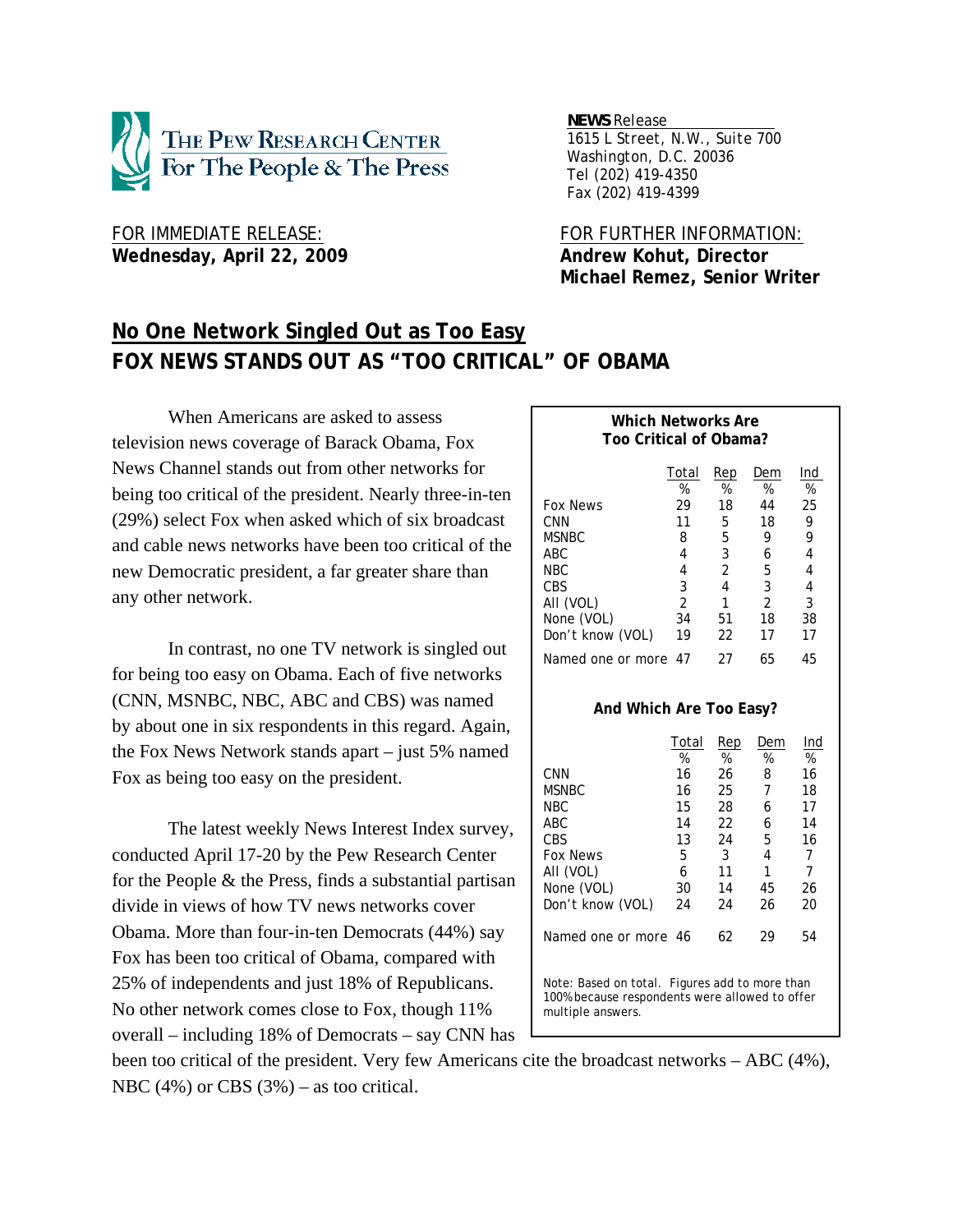In the survey, no one network is particularly identified as too easy on Obama. That is despite the view of many media watchers that, among the cable stations, MSNBC's prime time lineup tilts to the left, while Fox's leans conservative. Some 16% of Americans identify MSNBC as too easy on Obama, the same percentage that cites CNN. Among Republicans, one quarter (25%) says MSNBC is too easy on Obama; about as many say the same about CNN and each of the broadcast networks.

The impression that there is a pro-Obama bias to media coverage is widespread among Republicans – a majority identifies at least one network as being too easy on Obama, and a quarter feels that at least five of the six major networks – if not all of them – are too easy on Obama. This criticism is cast evenly across all networks except Fox News.

While many Americans see one or more networks as too critical or too easy on Obama, just more than half make no such distinctions. When it comes to being too critical, 53% either say that none of the networks is guilty, or offer no opinion. The same is true when it comes to whether any of the networks is too easy on Obama.

In a separate question on the media in general, the public sees coverage of the first months of the Obama administration as fair. Two thirds (66%) say the news organizations they follow are being fair to the new president, while 18% say they are being unfair. More than sevenin-ten (72%) Republicans say the coverage has been fair, compared with 66% of Democrats and 67% of independents.

Those who say they see the coverage as unfair – including 23% of Democrats, 16% of independents and 12% of Republicans – were asked to explain their answers. Among the common responses were that the media was expecting too much too quickly, that it was being too negative and critical and that Obama was getting blamed for steps taken by past administrations.

## **Interest in Pirates Remains High**

Both Fox and MSNBC devoted significant airtime last week to "tea party" protests against Obama policies, taxes and government spending – with decidedly different takes on the events nationwide [See "Economy Shares Headlines with Pirates, Tea Parties and Waterboarding" released April 21,

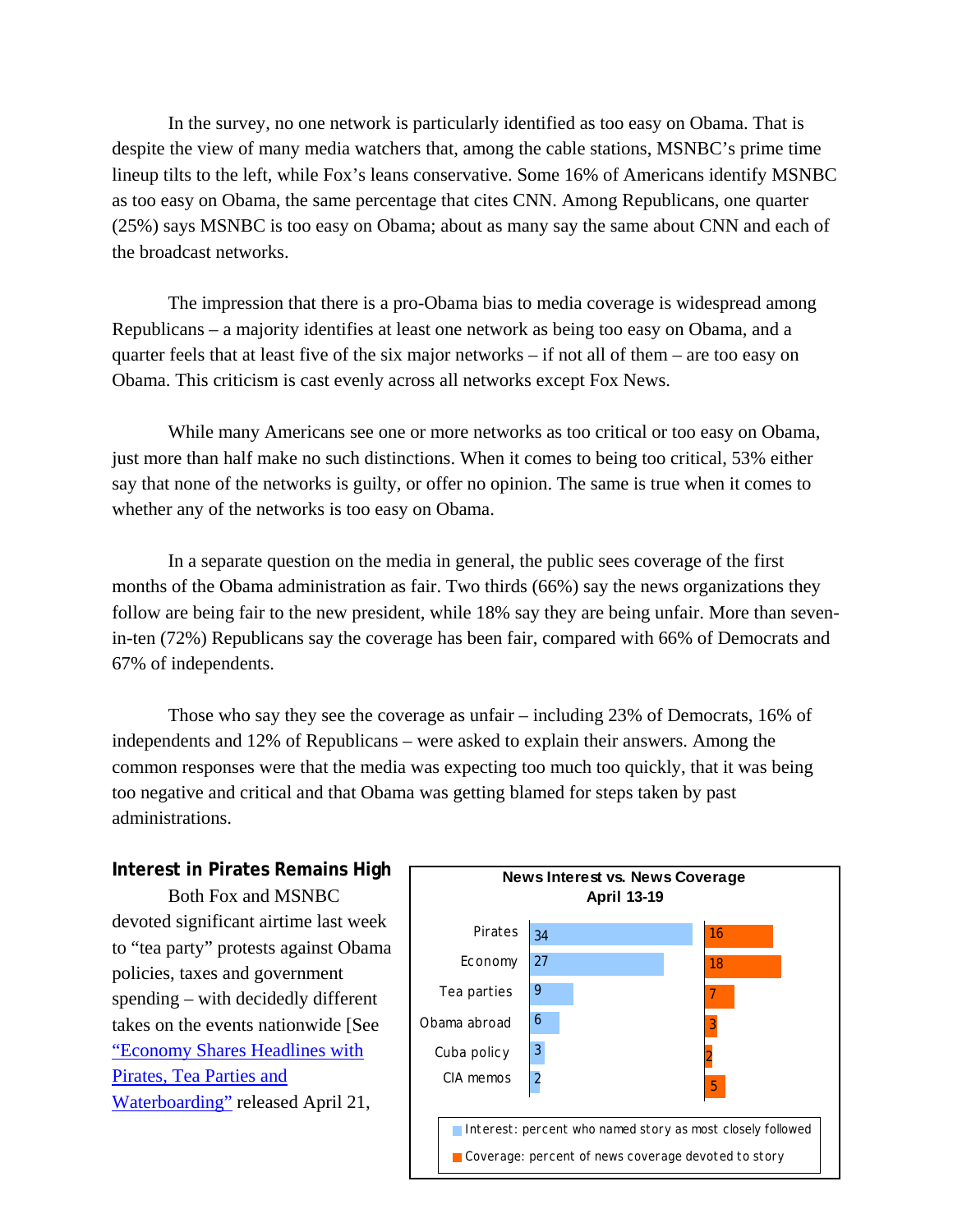2009], but the public paid much closer attention to stories about pirates off the coast of Somalia and the troubled U.S. economy.

About a third (34%) say they followed stories about the continued attempts by pirates to hijack ships more closely than any other story last week, while 27% say they followed stories about the U.S. economy most closely. More than half of the public (52%) says they followed economic news very closely, while about four-in-ten (41%) say they followed news about the pirates very closely.

In terms of coverage, a separate content analysis by Pew Research Center's Project for Excellence in Journalism finds that stories about the economic crisis took up 18% of the newshole last week, stories about the pirates took up 16% and stories about the tea party protests took up 7%. The protest stories made up a significantly larger share  $-14%$  – of the cable network newshole.

About one-in-ten (9%) say they followed the tea party protests more closely than any other story, while just more than a quarter (27%) say they followed the protests very closely.



The share of Republicans following the tea party story very closely (43%) was more than twice the share of Democrats (18%). About a quarter of independents (26%) say they followed the tea parties very closely.

Some 17% of Americans say they followed news about Obama's travels to

| <b>Interest in Tea Party Protests</b>                                                                            |                                           |                                         |                                                    |                                              |  |  |
|------------------------------------------------------------------------------------------------------------------|-------------------------------------------|-----------------------------------------|----------------------------------------------------|----------------------------------------------|--|--|
| Following "tea parties"<br>Very closely<br>Fairly closely<br>Not too closely<br>Not at all closely<br>Don't know | Total<br>%<br>27<br>25<br>22<br>25<br>100 | Rep<br>%<br>43<br>22<br>17<br>17<br>100 | Dem<br>%<br>18<br>23<br>28<br>31<br>$\star$<br>100 | Ind<br>%<br>26<br>26<br>22<br>26<br>U<br>100 |  |  |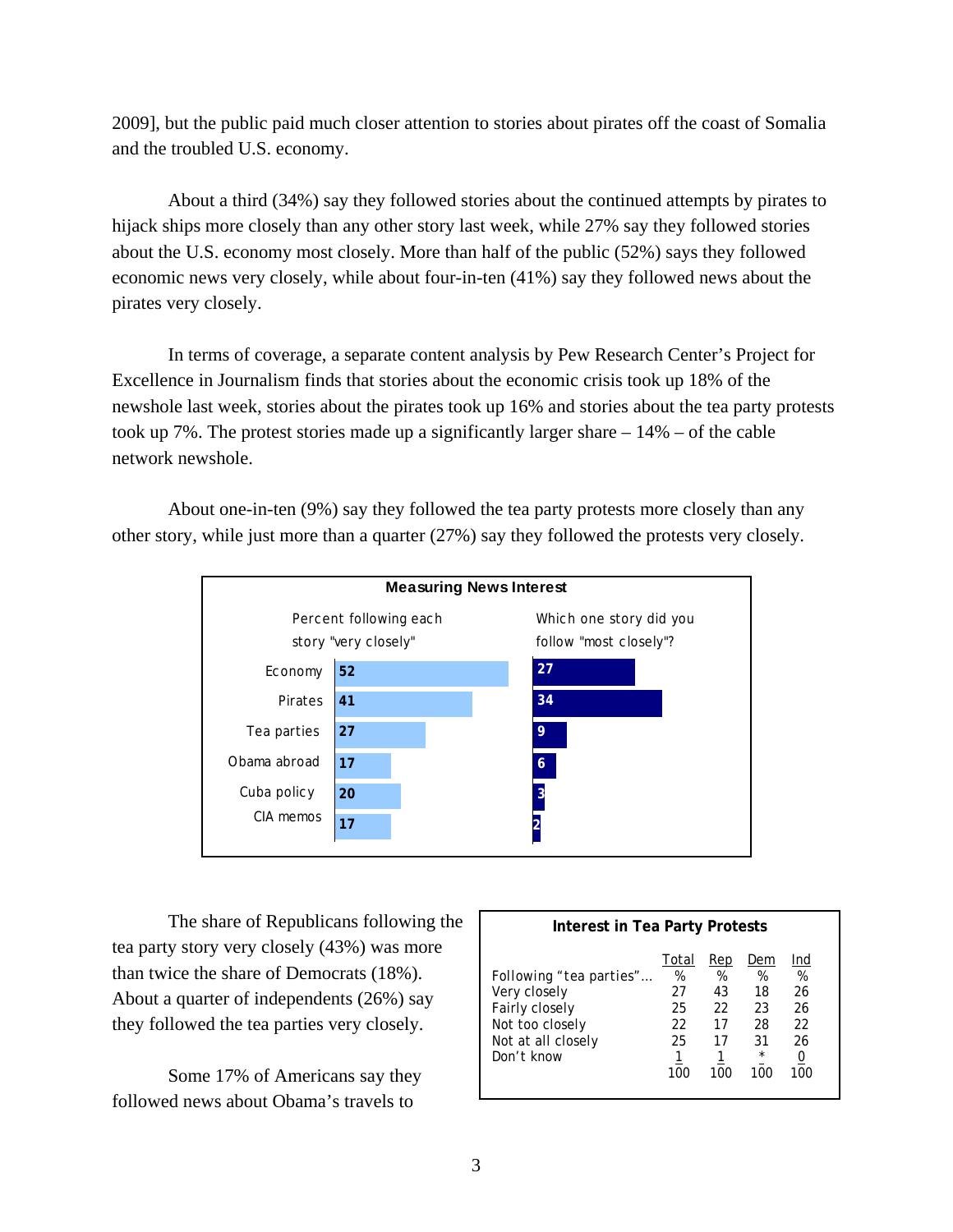Mexico and Latin America last week very closely, while 6% say that was the story they followed most closely. PEJ reported this week that Obama's trip to Mexico accounted for 3% of the newshole. The analysis did not include Obama's second stop in Trinidad.

Two-in-ten say they followed news about Obama lifting certain restrictions on travel to Cuba; 3% say this was the story they followed most closely. Stories about Cuba, including changes in U.S. policies toward the island nation, made up 2% of the newshole.

A slightly smaller share (17%) say they very closely followed news about the release of Bush administration memos that detailed the harsh interrogation tactics the CIA was authorized to use to gather information following the Sept. 11, 2001 attacks; 2% say they followed that story most closely last week and those stories took up 5% of the newshole.

## **California Murder Case Widely Known**

News about charges against a Sunday school teacher in the murder of an 8-year-old California girl registered widely with the public last week. Fully half say they heard a lot about this and another 28% heard a

| What the Public's Been Hearing About  |     |        |         |           |  |
|---------------------------------------|-----|--------|---------|-----------|--|
|                                       | A   | А      | Nothing |           |  |
|                                       | lot | little | at all  | DK        |  |
| How much have you heard about         | %   | %      | %       | %         |  |
| Murder of 8-year-old Calif. girl      | 50  | 28     | 22      | $* = 100$ |  |
| The Obamas' new dog, Bo               | 43  | 42     | 14      | $1 = 100$ |  |
| Scottish woman singing on talent show | 40  | 29     | 31      | $* = 100$ |  |
| Football's John Madden retiring       | 21  | 44     | 34      | $1 = 100$ |  |

little about the story. The woman charged in the murder, Melissa Huckaby, was among last week's lead newsmakers, according to the PEJ analysis. News about the case and the allegations against Huckaby accounted for 1% of news.

The highly anticipated arrival of Bo, the Obama family dog, also registered widely last week. More than four-in-ten (43%) say they heard a lot about the new dog, while 42% say they heard a little. Just 14% had heard nothing at all about this. The media, meanwhile, devoted 1% of total news coverage last week to the new Obama dog.

 A performance by a Scottish woman on the British reality show "Britain's Got Talent" became an internet sensation and registered almost as widely with the American public as did the White House dog. Four-in-ten (40%) say that they heard a lot about Susan Boyle's impressive voice and another 29% say they heard a little about her.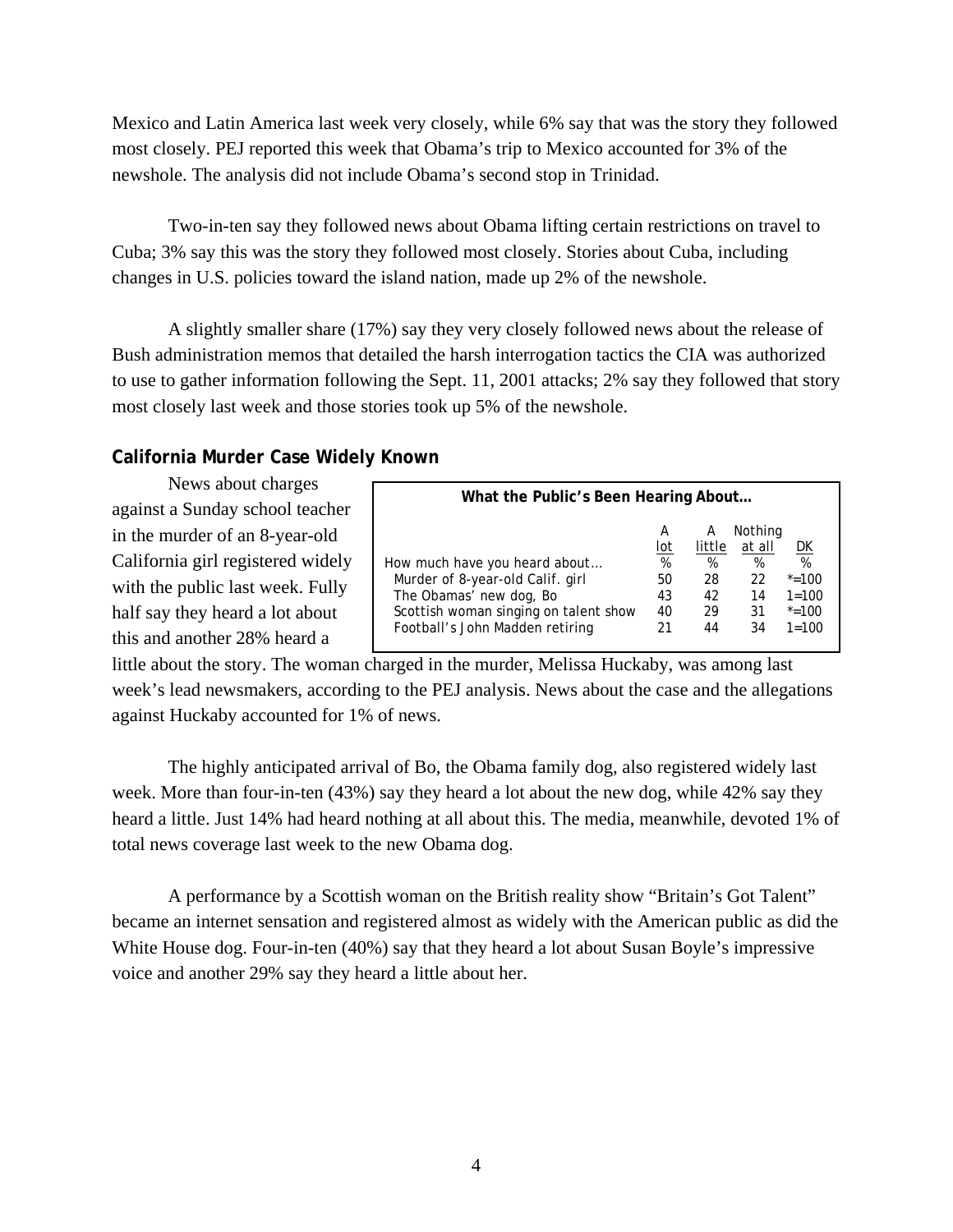## *% heard 'a lot' Gender ---% heard 'a lot'---* >*40 vs.<65*  Men Women *Diff.* <40 40-64 65+ *Diff. How much have you heard about… % % % % % % %*  Murder of 8-year-old Calif. girl 46 54 *+8* 42 54 57 *+15* The Obamas' new dog, Bo 40 47 *+7* 38 47 48 *+10* Scottish woman singing on talent show 38 42 *+4* 33 43 45 *+12* Football's John Madden retiring 28 15 *-13* 21 20 27 *+6*

**What Americans are Hearing About Differs by Age and Gender** 

Just more than two-in-ten (21%) say they heard a lot about the announcement that veteran NFL commentator John Madden is retiring, while another 44% said that they had heard a little about this news. A third of the public (34%) says they heard nothing at all about Madden's plans. News about his retirement made up 1% of the newshole.

Women were more likely than men to have heard a lot about the California murder case (54% of women vs. 46% of men). Women were also more likely than men to have heard a lot about the Obamas' new dog (47% vs. 40%). Not surprisingly, a greater percentage of men (28%) than women (15%) heard a lot about Madden's decision to retire from sports casting; 42% of women heard nothing at all about that news.

While video of Susan Boyle's performance on "Britain's Got Talent" was one of the largest YouTube hits of the year, the story did not grab the attention of younger Americans. Just 33% of those younger than 40 heard a lot about Boyle, while 46% had not heard about the story at all. By comparison, 45% of people 65 and older heard a lot about this story; just 24% had heard nothing about it. The California murder and the Obamas' new dog show the same age pattern, with far more awareness among older than younger Americans.

These findings are based on the most recent installment of the weekly News Interest Index, an ongoing project of the Pew Research Center for the People & the Press. The index, building on the Center's longstanding research into public attentiveness to major news stories, examines news interest as it relates to the news media's coverage. The weekly survey is conducted in conjunction with The Project for Excellence in Journalism's News Coverage Index, which monitors the news reported by major newspaper, television, radio and online news outlets on an ongoing basis. In the most recent week, data relating to news coverage were collected from April 13-19, 2009 and survey data measuring public interest in the top news stories of the week were collected April 17-20 from a nationally representative sample of 1,004 adults.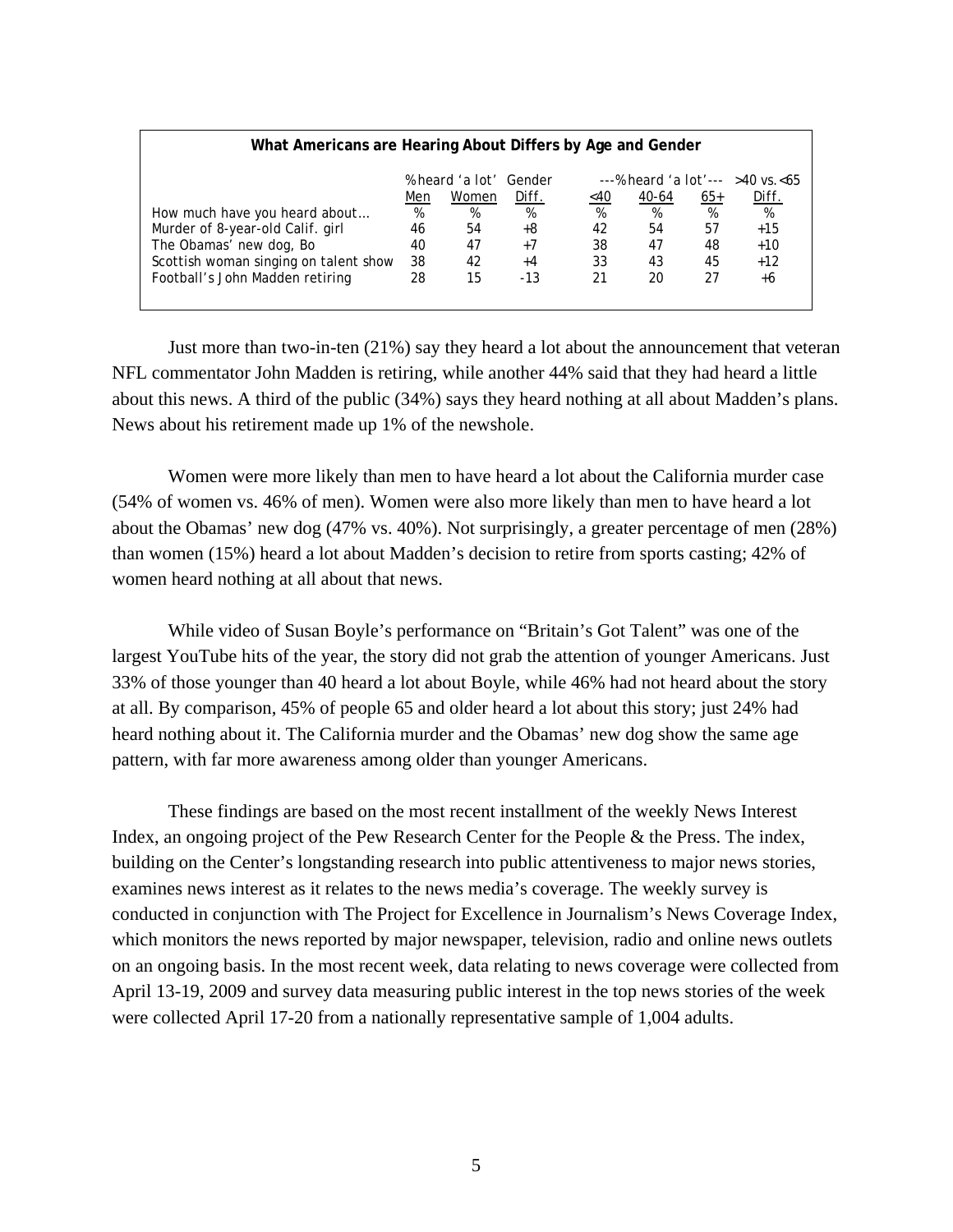### **About the News Interest Index**

The *News Interest Index* is a weekly survey conducted by the Pew Research Center for the People & the Press aimed at gauging the public's interest in and reaction to major news events.

This project has been undertaken in conjunction with the Project for Excellence in Journalism's *News Coverage Index*, an ongoing content analysis of the news. The News Coverage Index catalogues the news from top news organizations across five major sectors of the media: newspapers, network television, cable television, radio and the internet. Each week (from Monday through Sunday) PEJ compiles this data to identify the top stories for the week. The News Interest Index survey collects data from Friday through Monday to gauge public interest in the most covered stories of the week.

Results for the weekly surveys are based on telephone interviews among a nationwide sample of approximately 1,000 adults, 18 years of age or older, conducted under the direction of ORC (Opinion Research Corporation). For results based on the total sample, one can say with 95% confidence that the error attributable to sampling is plus or minus 3.5 percentage points.

In addition to sampling error, one should bear in mind that question wording and practical difficulties in conducting surveys can introduce error or bias into the findings of opinion polls, and that results based on subgroups will have larger margins of error.

For more information about the Project for Excellence in Journalism's News Coverage Index, go to www.journalism.org.

### **About the Pew Research Center for the People & the Press**

The Pew Research Center for the People & the Press is an independent opinion research group that studies attitudes toward the press, politics and public policy issues. We are sponsored by The Pew Charitable Trusts and are one of seven projects that make up the Pew Research Center, a nonpartisan "fact tank" that provides information on the issues, attitudes and trends shaping America and the world.

The Center's purpose is to serve as a forum for ideas on the media and public policy through public opinion research. In this role it serves as an important information resource for political leaders, journalists, scholars, and public interest organizations. All of our current survey results are made available free of charge.

All of the Center's research and reports are collaborative products based on the input and analysis of the entire Center staff consisting of:

 Andrew Kohut, Director Scott Keeter, Director of Survey Research Carroll Doherty and Michael Dimock, Associate Directors Michael Remez, Senior Writer Juliana Menasce Horowitz, Robert Suls, Shawn Neidorf, Leah Christian and Jocelyn Kiley Research Associates Kathleen Holzwart and Alec Tyson, Research Analysts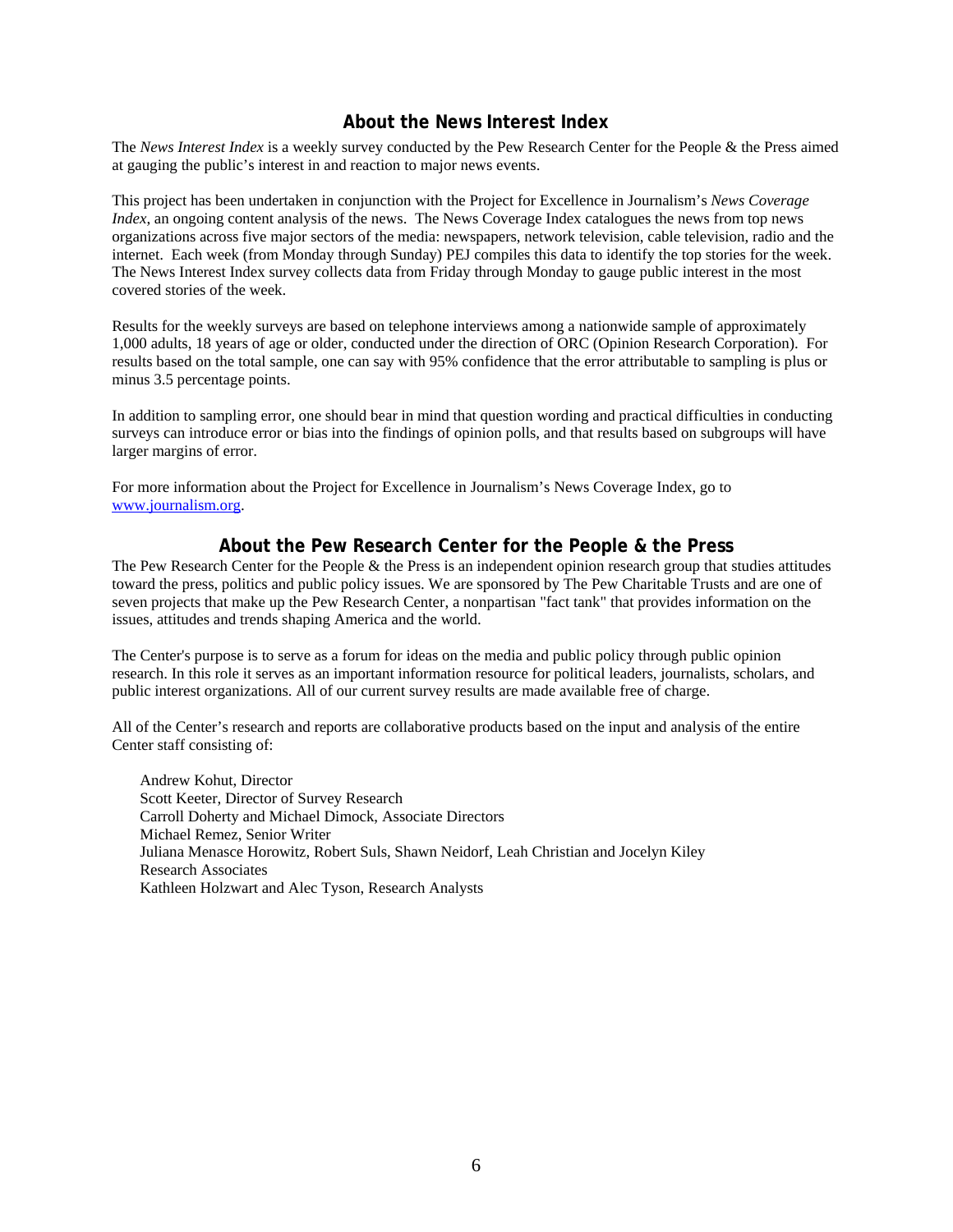#### **PEW RESEARCH CENTER FOR THE PEOPLE & THE PRESS APRIL 17-20, 2009 NEWS INTEREST INDEX OMNIBUS SURVEY TOPLINE N=1004**

Q.1 As I read a list of some stories covered by news organizations this past week, please tell me if you happened to follow each news story very closely, fairly closely, not too closely, or not at all closely. First, **[INSERT ITEM; RANDOMIZE] [IF NECESSARY** "Did you follow **[ITEM]** very closely, fairly closely, not too closely or not at all closely?"**]** 

|    |                                                 | Very    | Fairly  | Not too          | Not at all              | DK/       |
|----|-------------------------------------------------|---------|---------|------------------|-------------------------|-----------|
|    |                                                 | closely | closely | closely          | closely                 | Refused   |
| a. | Barack Obama's trip to Mexico and Latin         |         |         |                  |                         |           |
|    | America                                         | 17      | 26      | 25               | 32                      | $* = 100$ |
|    | <b>TREND FOR COMPARISON:</b>                    |         |         |                  |                         |           |
|    | April 9-13, 2009: Visit to Turkey and Iraq      | 23      | 29      | 22               | 26                      | $* = 100$ |
|    | April 3-6, 2009: Trip to Europe and meetings    |         |         |                  |                         |           |
|    | with foreign leaders                            | 25      | 35      | 21               | 19                      | $* = 100$ |
|    |                                                 |         |         |                  |                         |           |
| b. | Reports about the condition of the U.S. economy | 52      | 30      | 10               | $\overline{7}$          | $1 = 100$ |
|    | April 9-13, 2009                                | 48      | 29      | 13               | 10                      | $0=100$   |
|    | March 27-30, 2009                               | 48      | 32      | 10               | 10                      | $* = 100$ |
|    | March 20-23, 2009                               | 52      | 34      | 8                | 6                       | $* = 100$ |
|    | March 13-16, 2009                               | 48      | 33      | $\boldsymbol{9}$ | 10                      | $* = 100$ |
|    | February 27-March 2, 2009                       | 56      | 30      | 8                | 6                       | $* = 100$ |
|    | February 13-16, 2009                            | 55      | 29      | 10               | 6                       | $* = 100$ |
|    | January 30-February 2, 2009                     | 52      | 31      | 12               | 5                       | $* = 100$ |
|    | <b>January 23-26, 2009</b>                      | 57      | 30      | 8                | 5                       | $0=100$   |
|    | <b>January 16-19, 2009</b>                      | 43      | 35      | 13               | $\boldsymbol{9}$        | $* = 100$ |
|    | <b>January 2-4, 2009</b>                        | 42      | 36      | 15               | $\overline{7}$          | $* = 100$ |
|    | December 12-15, 2008                            | 51      | 33      | $\boldsymbol{9}$ | $\overline{7}$          | $* = 100$ |
|    | December 5-8, 2008                              | 42      | 38      | 13               | $\overline{7}$          | $* = 100$ |
|    | November 21-24, 2008                            | 59      | 24      | $\boldsymbol{9}$ | ${\bf 8}$               | $* = 100$ |
|    | November 14-17, 2008                            | 56      | 29      | $\boldsymbol{9}$ | 6                       | $* = 100$ |
|    | <b>November 7-10, 2008</b>                      | 54      | 31      | 8                | $\overline{7}$          | $* = 100$ |
|    | October 31-November 3, 2008                     | 63      | 27      | 6                | $\overline{\mathbf{4}}$ | $* = 100$ |
|    | October 24-27, 2008                             | 52      | 35      | 7                | $\sqrt{5}$              | $1 = 100$ |
|    | October 17-20, 2008                             | 62      | 29      | 6                | $\overline{\mathbf{3}}$ | $* = 100$ |
|    | October 10-13, 2008                             | 65      | 25      | 7                | $\mathbf{3}$            | $* = 100$ |
|    | October 3-6, 2008                               | 69      | 23      | 5                | $\mathbf{3}$            | $* = 100$ |
|    | September 26-29, 2008                           | 70      | 22      | 5                | 3                       | $* = 100$ |
|    | September 19-22, 2008                           | 56      | 27      | 12               | $\sqrt{5}$              | $* = 100$ |
|    | September 5-8, 2008                             | 44      | 33      | 16               | $\overline{7}$          | $* = 100$ |
|    | <b>August 29-31, 2008</b>                       | 41      | 34      | 13               | 11                      | $1 = 100$ |
|    | <b>August 15-18, 2008</b>                       | 39      | 36      | 15               | 10                      | $* = 100$ |
|    | <b>August 8-11, 2008</b>                        | 39      | 35      | 16               | 10                      | $* = 100$ |
|    | <b>August 1-4, 2008</b>                         | 47      | 34      | 11               | 8                       | $0=100$   |
|    | July 25-28, 2008                                | 46      | 32      | 10               | 12                      | $* = 100$ |
|    | <b>July 18-21, 2008</b>                         | 45      | 33      | 13               | $\boldsymbol{9}$        | $* = 100$ |
|    | <b>July 11-14, 2008</b>                         | 44      | 33      | 12               | 10                      | $1 = 100$ |
|    | June 27-30, 2008                                | 49      | 31      | 12               | $\overline{7}$          | $1 = 100$ |
|    | June 13-16, 2008                                | 42      | 33      | 14               | 11                      | $* = 100$ |
|    | May 9-12, 2008                                  | 45      | 31      | 13               | 11                      | $* = 100$ |
|    | May 2-5, 2008                                   | 43      | 31      | 15               | 10                      | $1 = 100$ |
|    | April 18-21, 2008                               | 41      | 35      | 13               | 10                      | $1 = 100$ |
|    | April 4-7, 2008                                 | 39      | 37      | 12               | 12                      | $* = 100$ |
|    |                                                 |         |         |                  |                         |           |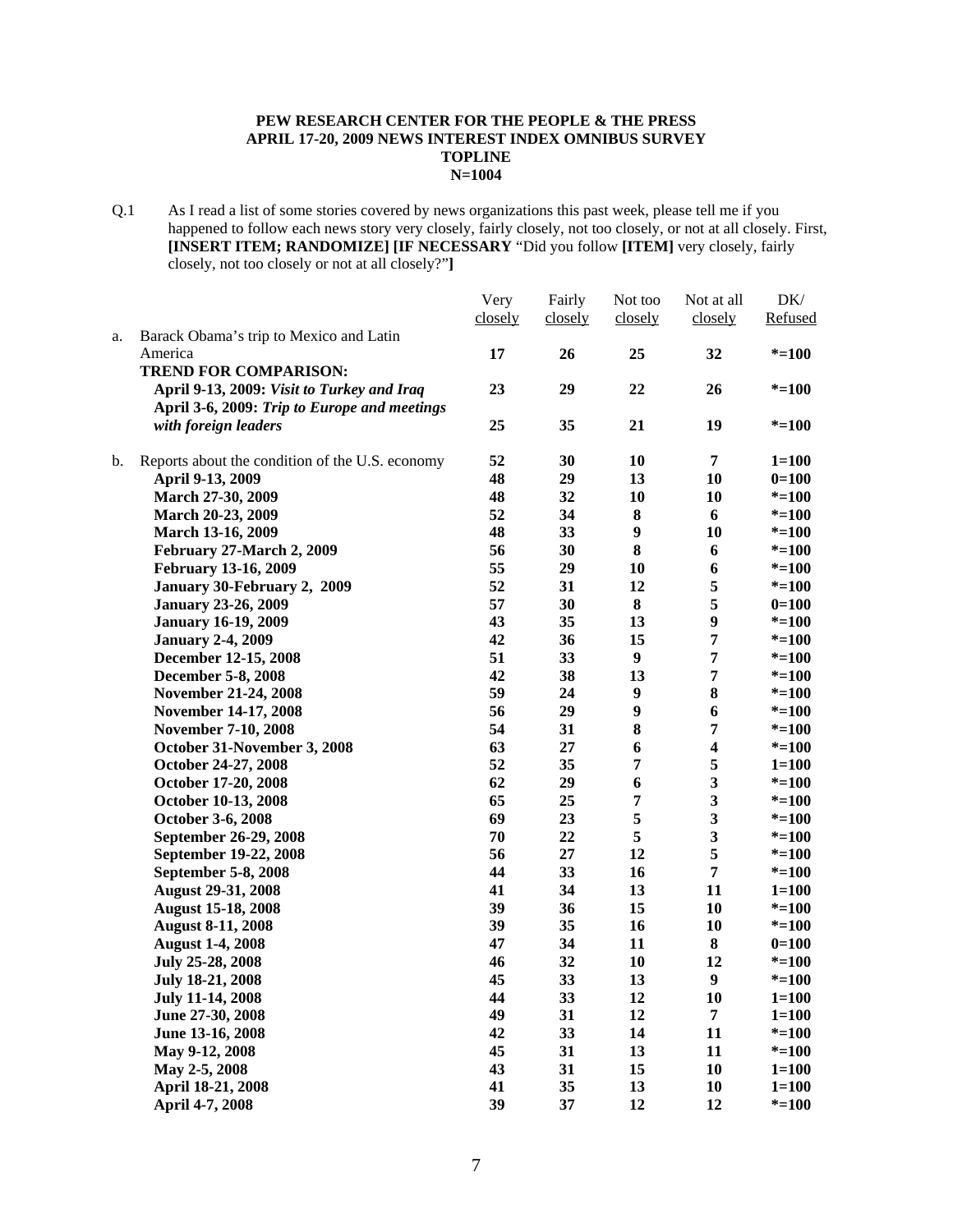### **Q.1 CONTINUED…**

|                             | Very<br>closely | Fairly<br>closely | Not too<br>closely | Not at all<br>closely | $DK/$<br>Refused |
|-----------------------------|-----------------|-------------------|--------------------|-----------------------|------------------|
| March 28-31, 2008           | 42              | 36                | 14                 | 8                     | $* = 100$        |
| March 20-24, 2008           | 45              | 33                | 13                 | $\boldsymbol{9}$      | $* = 100$        |
| February 29-March 3, 2008   | 38              | 35                | 15                 | 11                    | $1 = 100$        |
| <b>February 15-18, 2008</b> | 37              | 36                | 11                 | 16                    | $8 = 100$        |
| <b>February 1-4, 2008</b>   | 40              | 37                | 14                 | 8                     | $1 = 100$        |
| <b>January 18-21, 2008</b>  | 42              | 31                | 16                 | 11                    | $* = 100$        |
| <b>January 11-14, 2008</b>  | 36              | 32                | 15                 | 16                    | $1 = 100$        |
| <b>November 2-5, 2007</b>   | 27              | 37                | 16                 | 19                    | $1 = 100$        |
| October 19-22, 2007         | 25              | 34                | 20                 | 21                    | $* = 100$        |
| <b>August 10-13, 2007</b>   | 28              | 36                | 18                 | 18                    | $* = 100$        |
| Mid-November, 2006          | 31              | 40                | 17                 | 11                    | $1 = 100$        |
| December, 2005              | 35              | 35                | 18                 | 11                    | $1 = 100$        |
| Early November, 2005        | 35              | 39                | 17                 | $\overline{9}$        | $* = 100$        |
| Mid-May, 2005               | 30              | 39                | 19                 | 11                    | $1 = 100$        |
| January, 2005               | 35              | 41                | 17                 | $\tau$                | $* = 100$        |
| Mid-October, 2004           | 30              | 43                | 16                 | 10                    | $1 = 100$        |
| Early September, 2004       | 39              | 34                | 15                 | 11                    | $1 = 100$        |
| Mid-January, 2004           | 37              | 41                | 15                 | $\tau$                | $* = 100$        |
| December, 2003              | 35              | 38                | 14                 | 11                    | $2=100$          |
| November, 2003              | 40              | 34                | 15                 | 10                    | $1 = 100$        |
| October, 2003               | 32              | 39                | 16                 | 12                    | $1 = 100$        |
| September, 2003             | 39              | 30                | 18                 | 12                    | $1 = 100$        |
| March, 2003                 | 40              | 35                | 16                 | $8\,$                 | $1 = 100$        |
| February, 2003              | 42              | 33                | 15                 | $10\,$                | $* = 100$        |
| January, 2003               | 40              | 35                | 13                 | 11                    | $1 = 100$        |
| December, 2002              | 38              | 34                | 17                 | 10                    | $1 = 100$        |
| February, 2002              | 35              | 40                | 15                 | 9                     | $1 = 100$        |
| January, 2002               | 30              | 44                | 16                 | 9                     | $1 = 100$        |
| December, 2001              | 37              | 40                | 13                 | $8\,$                 | $2=100$          |
| Mid-November, 2001          | 41              | 36                | 15                 | $\boldsymbol{7}$      | $1 = 100$        |
| June, 2001                  | 24              | 41                | 18                 | 16                    | $1 = 100$        |
| May, 2001                   | 34              | 36                | 15                 | 15                    | $0=100$          |
| April, 2001                 | 36              | 34                | 16                 | 13                    | $1 = 100$        |
| February, 2001              | 30              | 39                | 18                 | 12                    | $1 = 100$        |
| January, 2001               | 32              | 38                | 17                 | 11                    | $2=100$          |
| June, 1995                  | 26              | 41                | 22                 | 11                    | $* = 100$        |
| March, 1995                 | 27              | 45                | 19                 | 9                     | $* = 100$        |
| February, 1995              | 23              | 41                | 22                 | 13                    | $1 = 100$        |
| December, 1994              | 28              | 43                | 20                 | 9                     | $* = 100$        |
| October, 1994               | 27              | 40                | 20                 | 12                    | $1 = 100$        |
| June, 1994                  | 25              | 42                | 23                 | 10                    | $* = 100$        |
| May, 1994                   | 33              | 40                | 16                 | 10                    | $1 = 100$        |
| January, 1994               | 34              | 39                | 16                 | 10                    | $1 = 100$        |
| Early January, 1994         | 36              | 44                | 13                 | 7                     | $* = 100$        |
| December, 1993              | 35              | 41                | 15                 | $8\,$                 | $1 = 100$        |
| October, 1993               | 33              | 38                | 20                 | 9                     | $* = 100$        |
| September, 1993             | 37              | 40                | 14                 | $8\,$                 | $1 = 100$        |
| Early September, 1993       | 39              | 39                | 14                 | 9                     | $* = 100$        |
| <b>August</b> , 1993        | 41              | 36                | 14                 | 9                     | $* = 100$        |
| May, 1993                   | 37              | 38                | 18                 | 6                     | $1 = 100$        |
| February, 1993              | 49              | 36                | 10                 | 5                     | $* = 100$        |
| January, 1993               | 42              | 39                | 12                 | $\boldsymbol{7}$      | $* = 100$        |
| September, 1992             | 43              | 37                | 13                 | 6                     | $1 = 100$        |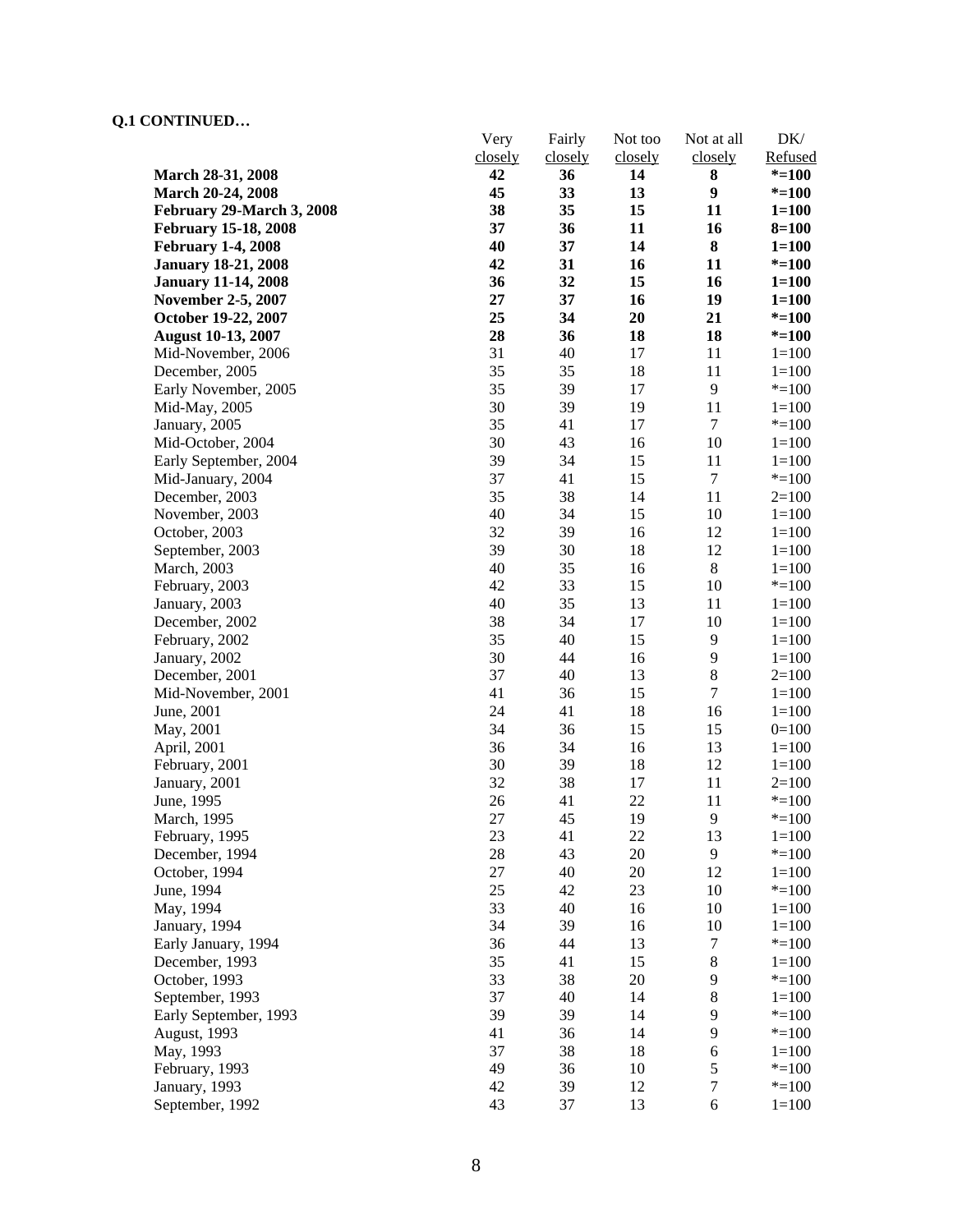#### **Q.1 CONTINUED…**

|    |                                                                                               | Very    | Fairly  | Not too | Not at all | DK/       |
|----|-----------------------------------------------------------------------------------------------|---------|---------|---------|------------|-----------|
|    |                                                                                               | closely | closely | closely | closely    | Refused   |
|    | May, 1992                                                                                     | 39      | 39      | 15      | 6          | $1 = 100$ |
|    | March, 1992                                                                                   | 47      | 38      | 11      | 4          | $* = 100$ |
|    | February, 1992                                                                                | 47      | 37      | 10      | 6          | $* = 100$ |
|    | January, 1992                                                                                 | 44      | 40      | 11      | 5          | $* = 100$ |
|    | October, 1991                                                                                 | 36      | 38      | 16      | 9          | $1 = 100$ |
| c. | Tea party protests against taxes and government                                               |         |         |         |            |           |
|    | spending                                                                                      | 27      | 25      | 22      | 25         | $1 = 100$ |
| d. | The Obama administration relaxing travel                                                      |         |         |         |            |           |
|    | restrictions to Cuba                                                                          | 20      | 30      | 22      | 27         | $1 = 100$ |
|    | <b>TREND FOR COMPARISON: 1</b>                                                                |         |         |         |            |           |
|    | February 22-25, 2008: Fidel Castro resigning<br>August, 2006: Fidel Castro handing control of | 18      | 37      | 25      | 20         | $* = 100$ |
|    | Cuba to his brother                                                                           | 19      | 34      | 23      | 23         | $1 = 100$ |
| e. | The release of memos describing harsh                                                         |         |         |         |            |           |
|    | interrogation techniques used by CIA officials                                                | 17      | 24      | 22      | 37         | $* = 100$ |
| f. | News about attacks on cargo ships by Somali                                                   |         |         |         |            |           |
|    | pirates                                                                                       | 41      | 34      | 13      | 11         | $1 = 100$ |
|    | <b>TREND FOR COMPARISON:2</b><br>April 9-13, 2009: Somali Pirates hijacking a                 |         |         |         |            |           |
|    | U.S. cargo ship with 20 Americans aboard                                                      | 34      | 35      | 14      | 17         | $* = 100$ |
|    | Nov. 21-24, 2008: Hijack Saudi supertanker                                                    | 19      | 28      | 23      | 30         | $* = 100$ |

- Q.2 Which ONE of the stories I just mentioned have you followed most closely, or is there another story you've been following MORE closely? [**DO NOT READ LIST. ACCEPT ONLY ONE RESPONSE.]** 
	- 34 News about attacks on cargo ships by Somali pirates
	- 27 Reports about the condition of the U.S. economy
	- 9 Tea party protests against taxes and government spending
	- 6 Barack Obama's trip to Mexico and Latin America
	- 3 The Obama administration relaxing travel restrictions to Cuba
	- 2 The release of memos describing harsh interrogation technique used by CIA officials<br>6 Some other story (VOL.)
	- 6 Some other story **(VOL.)**
	- 13 Don't know/Refused **(VOL.)**
	- $\overline{100}$

 $\frac{1}{1}$  February 22-25, 2008, asked about: "Fidel Castro resigning as president of Cuba." August, 2006, asked about: "Fidel Castro handing control of Cuba to his brother because of an illness."<br>2<br>April 0.12, 2000, a shad short "Samali sinter hije d

April 9-13, 2009, asked about: "Somali pirates hijacking a U.S. cargo ship with 20 Americans aboard." November 21-24, 2008, asked about: "Pirates from Somalia hijacking a Saudi Arabian supertanker."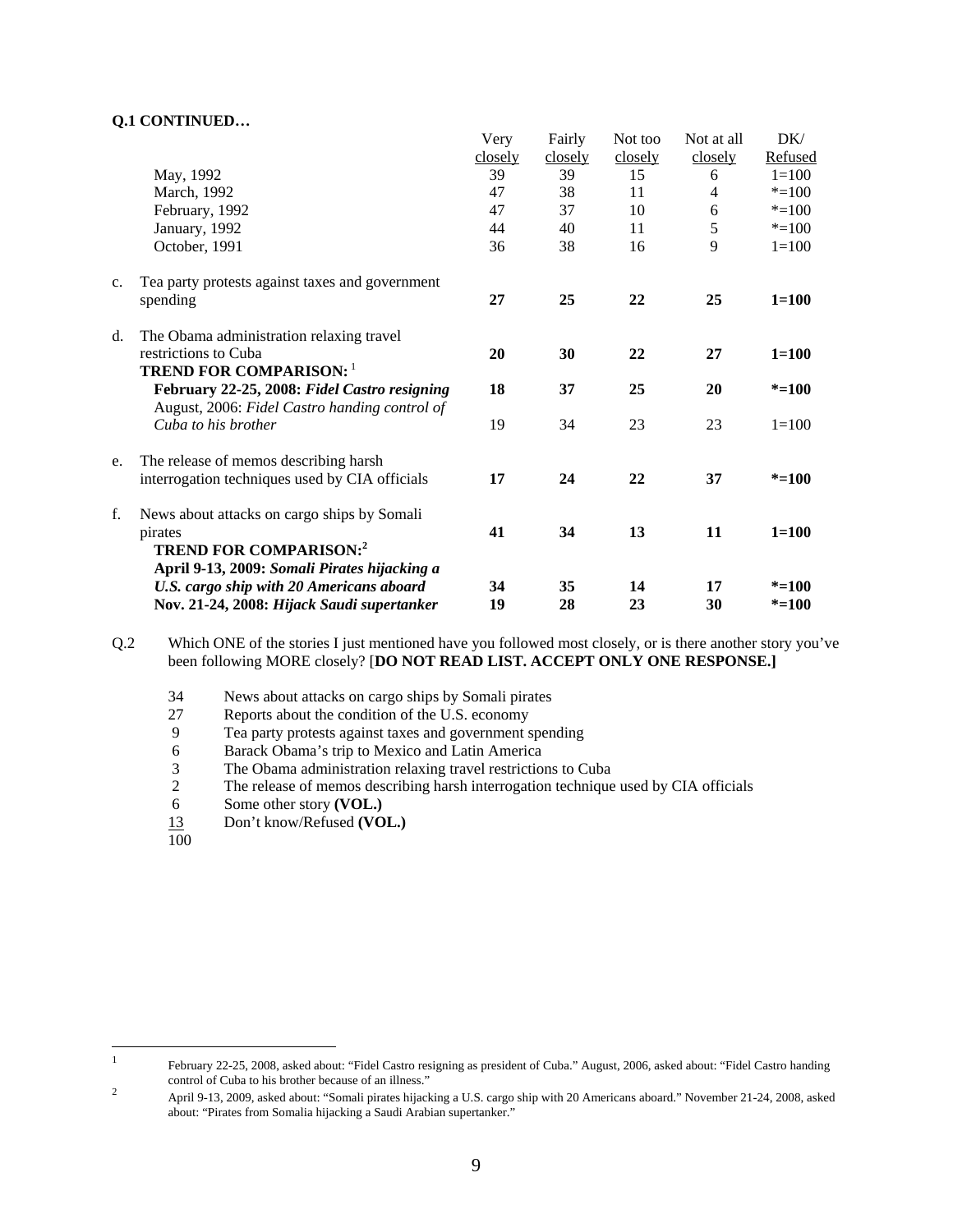Q.3 In your opinion, are the news organizations you are familiar with being fair or unfair to the Obama administration?

| April 17-20, 2009     | <b>Fair</b><br>66 | Unfair<br>18 | (VOL.)<br>DK/Ref<br>16=100 |
|-----------------------|-------------------|--------------|----------------------------|
| G.W. Bush             |                   |              |                            |
| July, 2007            | 57                | 32           | $11=100$                   |
| April, 2006           | 56                | 31           | $13=100$                   |
| Early November, 2005  | 50                | 31           | $19=100$                   |
| Early July, 2003      | 62                | 24           | $14=100$                   |
| February, 2001        | 65                | 19           | $16=100$                   |
| <b>Clinton</b>        |                   |              |                            |
| Early September, 1998 | 52                | 40           | $8=100$                    |
| February, 1998        | 49                | 44           | $7 = 100$                  |
| September, 1994       | 67                | 26           | $7 = 100$                  |
| May, 1994             | 52                | 36           | $12=100$                   |
| August, 1993          | 66                | 21           | $13=100$                   |
| June, 1993            | 51                | 43           | $6=100$                    |
| February, 1993        | 72                | 17           | $11=100$                   |
| Bush, Sr.             |                   |              |                            |
| January, 1992         | 77                | 15           | $8=100$                    |
| November, 1990        | 72                | 15           | $13=100$                   |
| January, 1990         | 76                | 14           | $10=100$                   |
| August, 1989          | 82                | 12           | $6=100$                    |
| Reagan                |                   |              |                            |
| January, 1988         | 66                | 21           | $13=100$                   |
| January, 1987         | 67                | 25           | $8=100$                    |
| July, 1985            | 78                | 12           | $10=100$                   |
|                       |                   |              |                            |

### **IF "UNFAIR" IN Q.3 (Q.3=2) ASK [N=177]:**

Q.4 In what ways are they being unfair? **[OPEN END. PROBE FOR SPECIFICS. RECORD UP TO FOUR MENTIONS ]** Any other ways?

#### **Q.4 RESULTS NOT SHOWN; USED FOR QUALITATIVE PURPOSES ONLY.**

#### **ASK ALL:**

- Q.5 Thinking about television news, which of the following networks, if any, do you think has been TOO CRITICAL in its coverage of Barack Obama? **[READ ENTIRE LIST AND ACCEPT MULTIPLE MENTIONS. RANDOMIZE LIST]**
	- 29 Fox News cable channel
	- 11 CNN cable news
	- 8 MSNBC cable news<br>4 ABC News
	- ABC News
	- 4 NBC News
	- 3 CBS News<br>2 All have be
	- All have been too critical **(VOL.)**
	- 34 None has been too critical **(VOL.)**
	- 19 Don't know/Refused **(VOL.)**